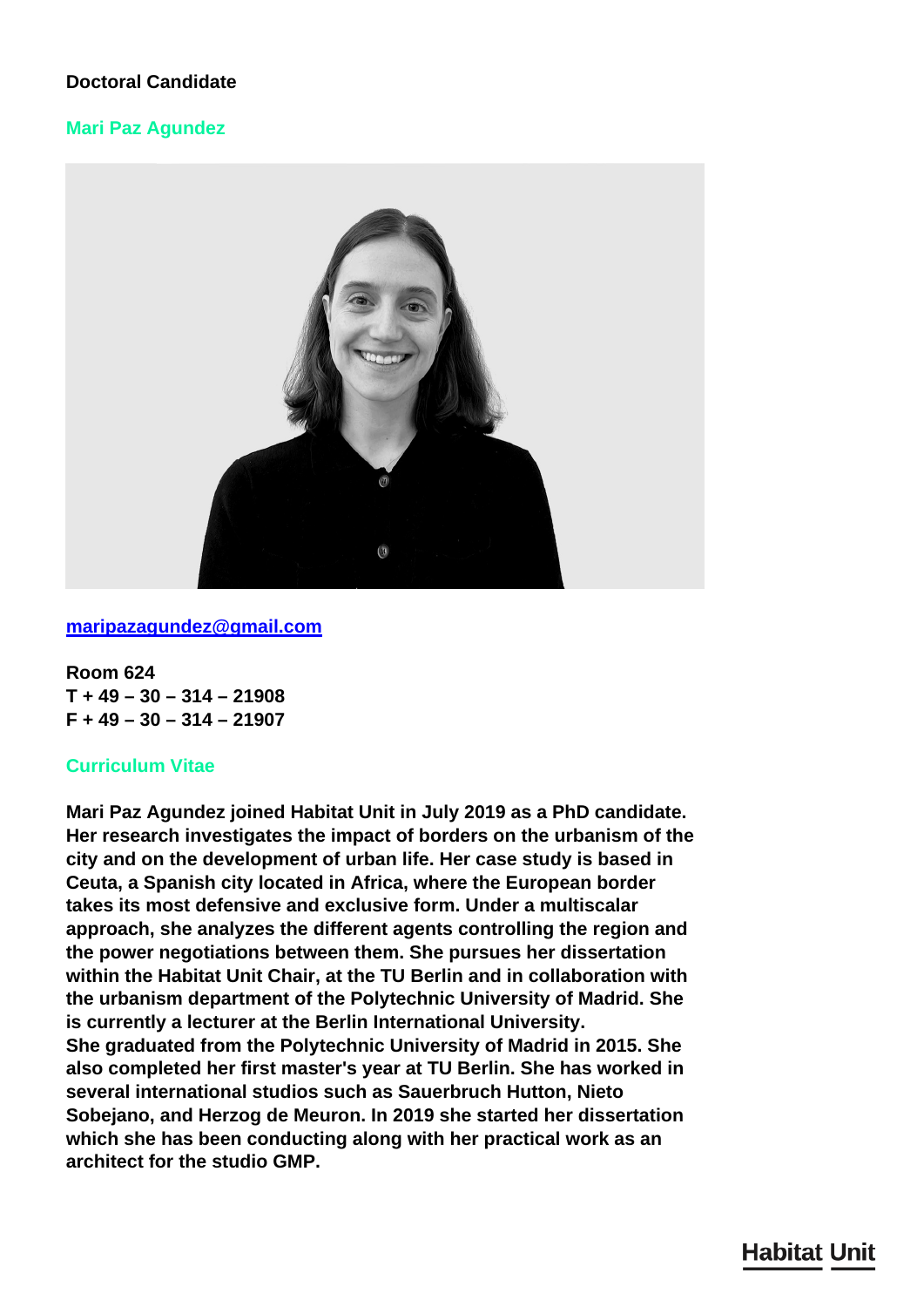## **Education**

### **2013 - 2015**

**Master of arts in architecture and urban design. Investigation on the Spanish migrant reception system and projection and development of a welcome center for migrants, supervised by Prof A. Barbarín (Universidad Politécnica Madrid)**

#### **2012 - 2013**

**M.A. Architecture, 1st and 2nd Semester. Exchange program funded by the Erasmus Exchange Programme Scholarship (TU Berlin)**

#### **2009 - 2012**

**Bachelor of technology in architecture and urban design (Universidad Politécnica Madrid).**

**Complementary education**

#### **2010 - 2012**

**ACETSAM, Cooperation and development area of the university (Universidad Politécnica de Madrid)**

#### **2010**

**Architectural Association School of Architecture, London Tender is the night, participation in an architecture workshop, design study, fieldwork and final construction of an installation**

## **Employment History**

**Since 2018 Senior Architect Gerkan Marg & Partner, Berlin**

#### **2017 - 2018**

**Architect Herzog & de Meuron; Berlin**

#### **2016 - 2017**

**Junior Architect Gerkan, Marg und Partner GmbH**

#### **2014**

**Internship Nieto Sobejano, Berlin**

#### **2014**

**Internship Alfonso Azqueta Studio, Madrid**

**Habitat Unit**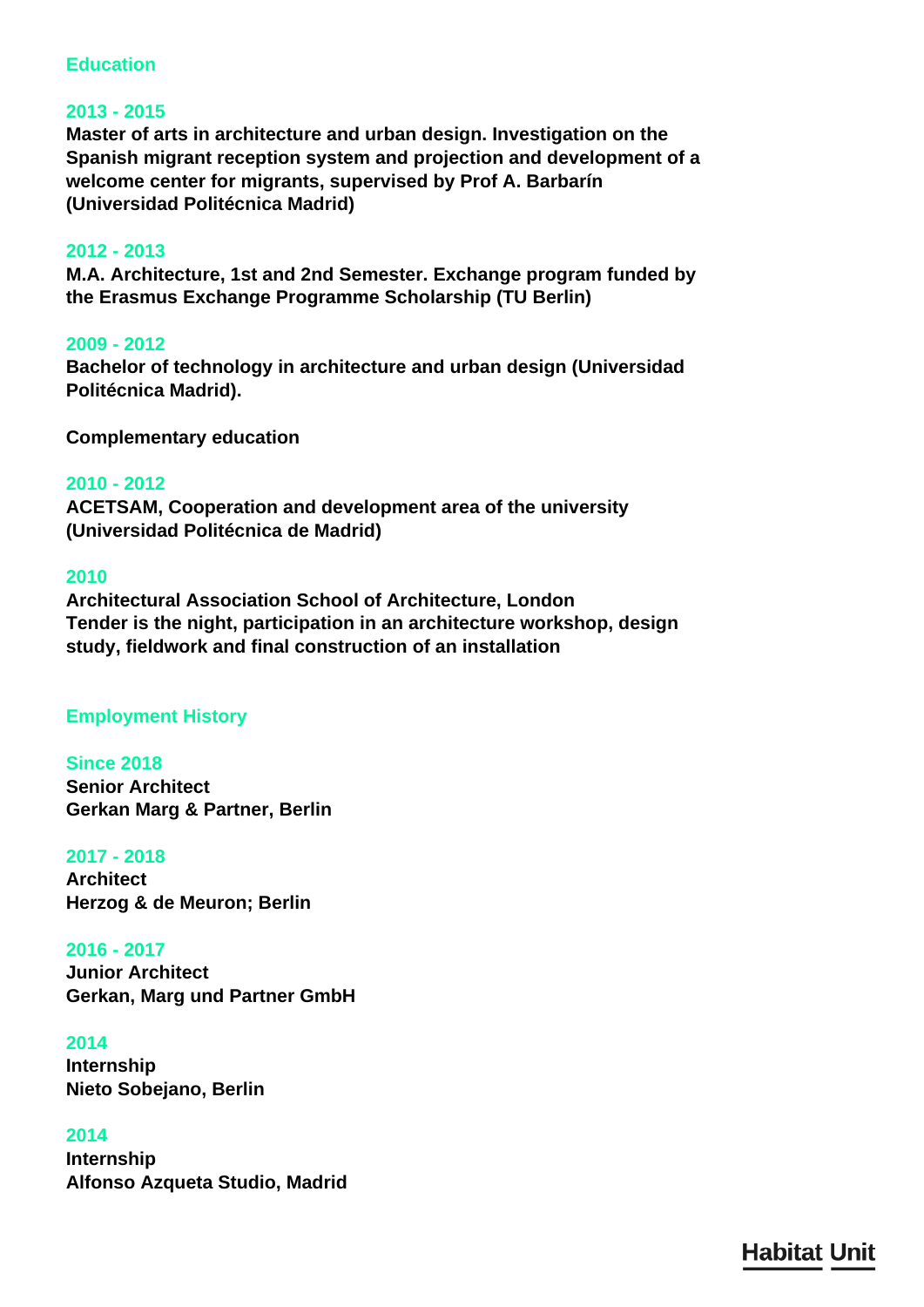## **2013 Internship Sauerbruch Hutton, Berlin**

# **Research Projects**

## **Since 2019**

**PhD research project, supervised by Prof P. Misselwitz (TU Berlin) and Prof. Dr Javier Ruiz (UP Madrid)**

**An investigation into the infrastructure of Fortress Europe and how its presence in the border city of Ceuta, segregates the society, impacts on the economy and consequently shapes the urban development of the city.**

## **2014 - 2015**

**Master's degree research project, supervised by Prof A. Barbarín (UP Madrid)**

**An advanced and thorough investigation on the Spanish migrant reception system and projection and development of a welcome center for migrants, providing first aid facilities and implementing their social and economic inclusion.**

## **Teaching Activities**

## **SS22**

**Building construction, with Jeanne Francois Fischer, Berlin International University, BA Architecture.**

## **WS 21/22**

**Building Material Sciences, with Jeanne Francois Fischer, Berlin International University, BA Architecture.**

## **SS 21**

**Interior Construction, with Javier Martin, Berlin International University, BA Architecture and BA Interior Architecture**

## **WS 20/21**

**Building Material Sciences, with Javier Martin, Berlin International University, BA Interior Architecture**

# **Conferences and Papers**

## **2019**

**2nd Global Conference Urbanism at borders.Borders within border. Ceuta, the border city of the European Fortress in Africa, Malaga, Spain.**

**2020**